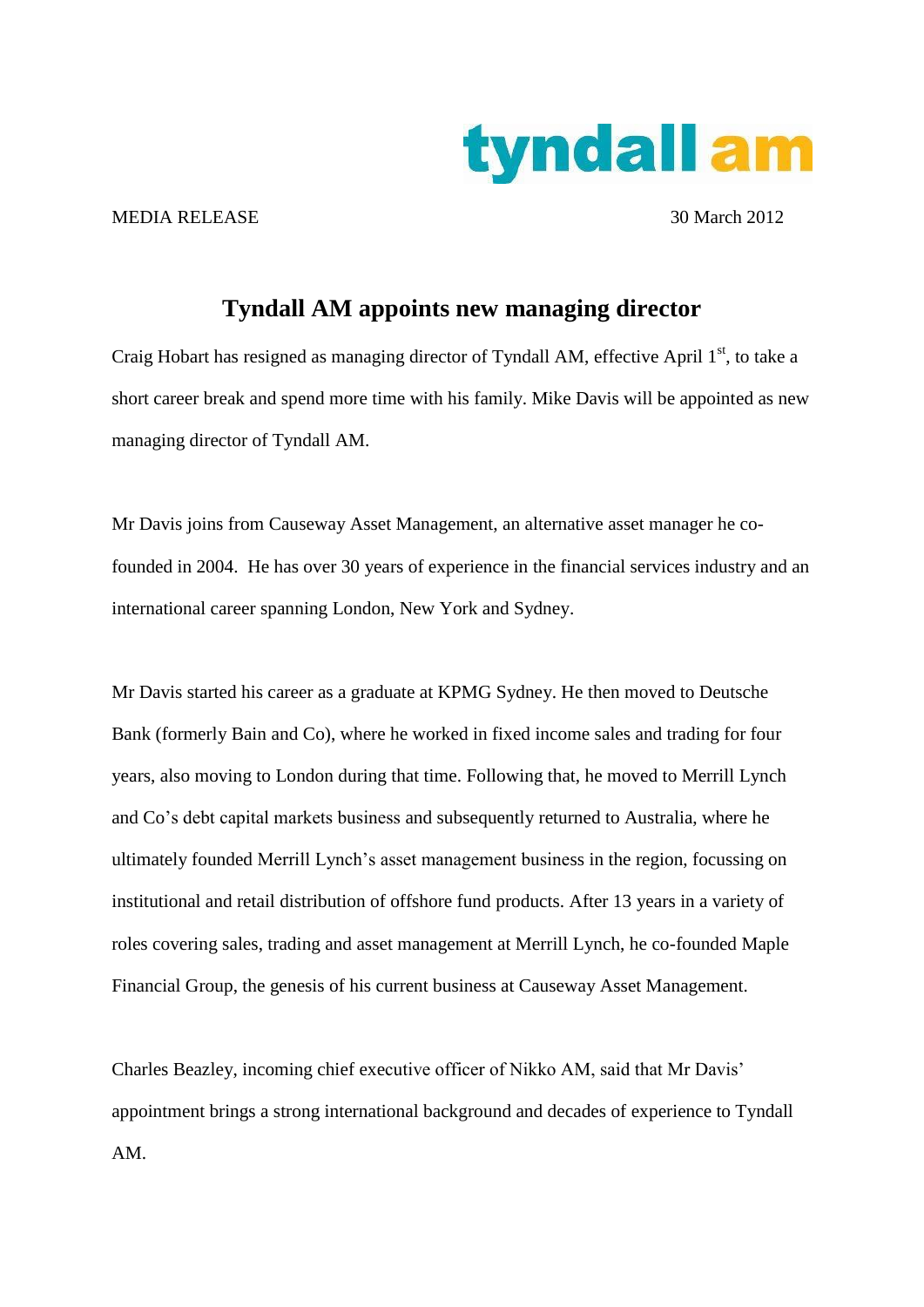"Mike will be pivotal in helping Tyndall AM grow its business even further. His longstanding relationships with institutional clients and product development experience will be central in helping to win new mandates across the region. Tyndall AM was already one of the leading players in Australia when it became part of the Nikko AM group – Mike's leadership will ensure that it remains at the forefront of Australian fund management."

Commenting on his new appointment, Mr Davis said that he was pleased to be joining a preeminent name such as Tyndall AM.

"Tyndall AM has established a great reputation for Australian equity and fixed income management. Now that Tyndall is part of the Nikko AM group, this can only strengthen its appeal to institutional and retail investors in the region," said Mr Davis. "I am very much looking forward to working with everyone involved to make sure Tyndall continues to build on this platform and add further products and capabilities that will cement our presence as part of a true pan-Asian fund management company."

Mr Hobart said that he was leaving Tyndall to spend more time with his family.

"After two years as managing director, overseeing the successful sale and subsequent integration into Nikko AM, Tyndall AM is now well-established as a stand-alone Australian fund manager."

"I am proud to have led Tyndall AM during such an exciting time in its development, but I am looking forward to taking a break and spending some time with my family," Mr Hobart said.